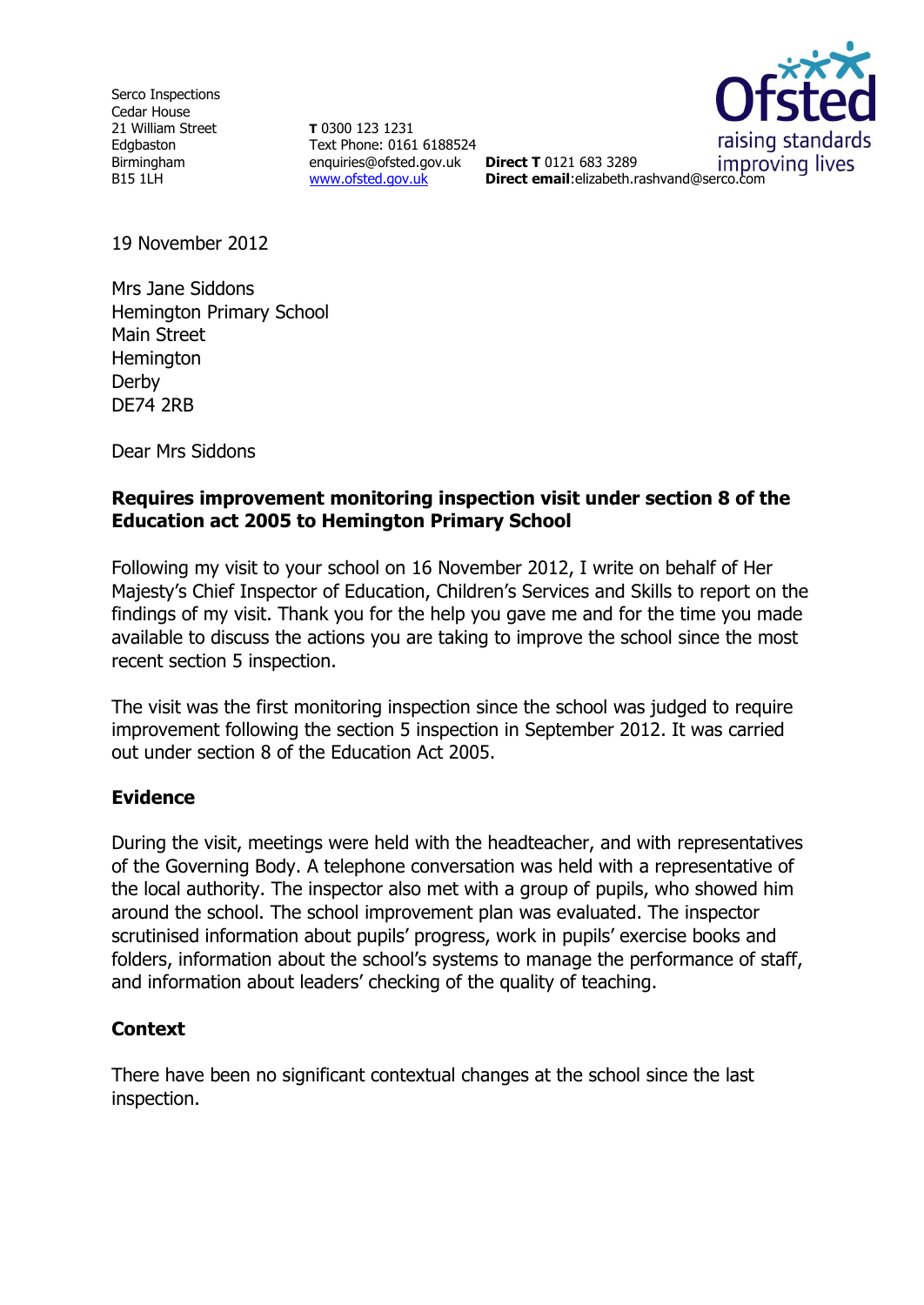

## **Main findings**

The school has responded positively to the findings of the last inspection report and staff and representatives of the governing body are united in demonstrating a strong determination to improve the school. The school's improvement plan has been revised and is now sharply focused on improving pupils' progress, particularly in writing and mathematics.

Leaders' arrangements to check and improve the quality of teaching across the school are much sharper than at the time of the last inspection. When leaders observe teaching, they now focus more closely on the impact teachers make on pupils' learning, rather than simply on what they are doing. This enables leaders to identify more effectively how teachers can improve their practice. Leaders have an accurate overview of the progress made by different groups of pupils and individuals in this small school.

The governing body are developing the necessary skills to provide school leaders with a good level of challenge. For example, three representatives of the governing body have recently attended training to sharpen their understanding of the school's systems to track pupils' progress in learning. Governors are also ensuring that they visit the school more frequently, to improve their understanding of the progress the school is making. This means that the governing body are beginning to make more of an impact on the school's effectiveness. An external review of governance has not yet been arranged.

Senior leaders and governors have begun to take effective action to tackle the areas requiring improvement identified at the recent section 5 inspection. Following the visit to the school, HMI recommend that further action is taken to:

- further improve the impact the school improvement plan makes upon accelerating the school's progress, by ensuring that it is clearly states when each action will be checked by the governing body, or senior leaders
- improve the impact that leaders' observations of teaching make on the quality of teaching, by ensuring that all of the areas identified for improvement for each teacher, are carefully checked in their next observation
- arrange an external review of school governance, in order to assess how this aspect of leadership and governance may be improved
- develop the governing body's understanding of the school's systems to manage the performance of staff other than the headteacher
- ensure that the specific roles and responsibilities of subject leaders are made  $\bullet$ clear to staff, to ensure consistency of good leadership between subjects.

Ofsted will continue to monitor the school until its next section 5 inspection. The HMI will visit during the Spring term of 2013 to support school leaders in evaluating teaching through joint lesson observations.